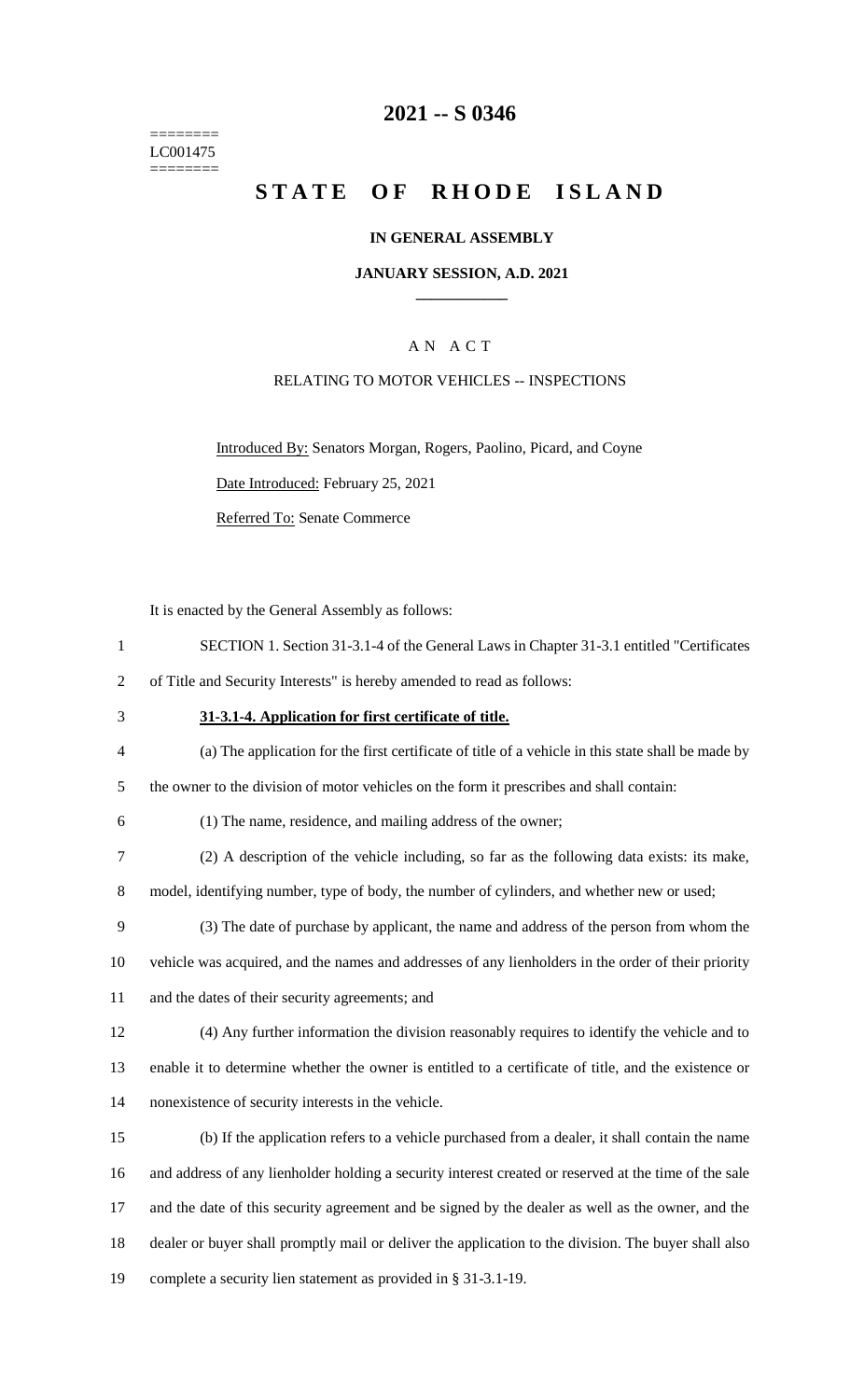(c) If the application refers to a vehicle last previously registered in another state or country,

the application shall contain or be accompanied by:

(1) Any certificate of title issued by the other state or country;

- (2) Any other information and documents the division reasonably requires to establish the ownership of the vehicle and the existence or nonexistence of security interest in it; and
- 

 (3) The certificate of a person authorized by law that the identifying number of the vehicle has been inspected and found to conform to the description given in the application, or any other proof of the identity of the vehicle the division reasonably requires.

 (d) Chiefs of police, their designees, who shall be employees of the police department, or, in an emergency, the administrator of the division of motor vehicles or his or her designee shall conduct the inspection of the vehicle identifying number, and certify, on forms provided by the division, that it has been found to conform to the description given in the application or any other form of the identity of the vehicle the division reasonably requires. An inspection and certification fee of ten dollars (\$10.00) shall be assessed against the applicant by the city or town whose police conduct the inspection. The inspection by the chiefs of police, or their designees, who shall be employees of the police department, shall be conducted at the local city or town police station, at a municipally owned building, or at a licensed new motor vehicle dealership. This provision eliminates the responsibility for the inspection to be performed by division personnel.

 (1) Upon inspection of the vehicle identifying number as provided for in this section, each vehicle identification number shall be submitted for a National Crime Information Center (NCIC) check, and the results, sometimes called the "NCIC check number", shall be attached to the TR-5 form provided by the division or to any other form consistent with this provision that the division might reasonably require.

 (e) No person, partnership, or corporation shall charge a fee in excess of ten dollars (\$10.00) for obtaining a certificate of title for a motor vehicle.

26 (f) In the town of Exeter, the town sergeant, or designees, who shall also be employees of the Exeter town sergeant's office, are authorized to conduct the inspection required by this section.

 SECTION 2. Section 31-23.2-10 of the General Laws in Chapter 31-23.2 entitled "Tampering with Odometers" is hereby amended to read as follows:

#### **31-23.2-10. Division of motor vehicles -- Odometer inspection.**

 (a) Notwithstanding any other provisions of the general laws, the division of motor vehicles shall require the inspection by a member of a city or town police department, of the odometer of every motor vehicle purchased from a seller from outside the state of Rhode Island, prior to issuing a certificate of title in accordance with the provisions of § 31-23.2-6.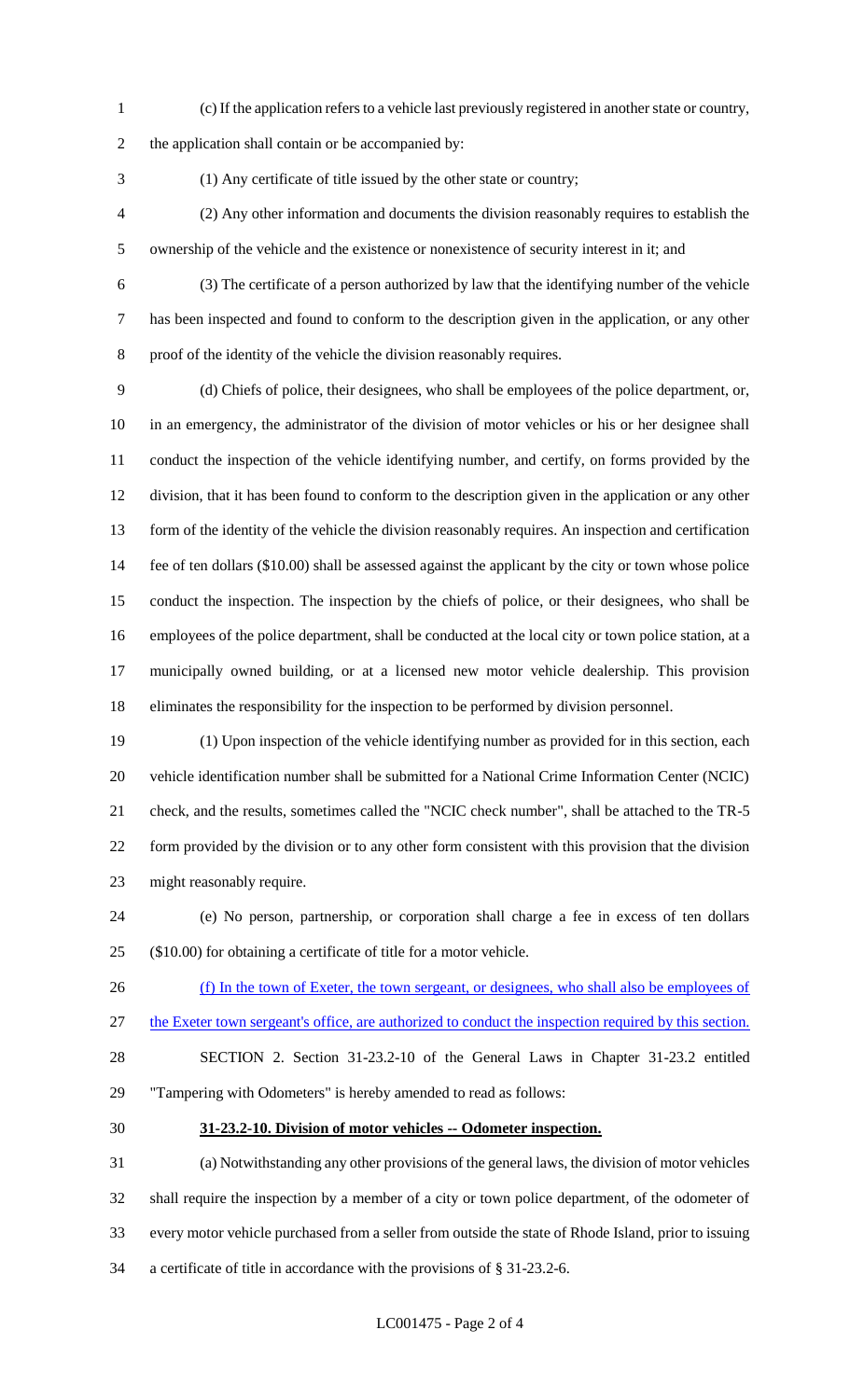- 1 (b) For each vehicle inspected, the local police department may collect a fee of ten dollars
- 2 (\$10.00).
- 3 (c) In the town of Exeter, the town sergeant, or designees, who shall also be employees of
- 4 the Exeter town sergeant's office, are authorized to conduct the inspection required by this section.
- 5 SECTION 3. This act shall take effect upon passage.

======== LC001475 ========